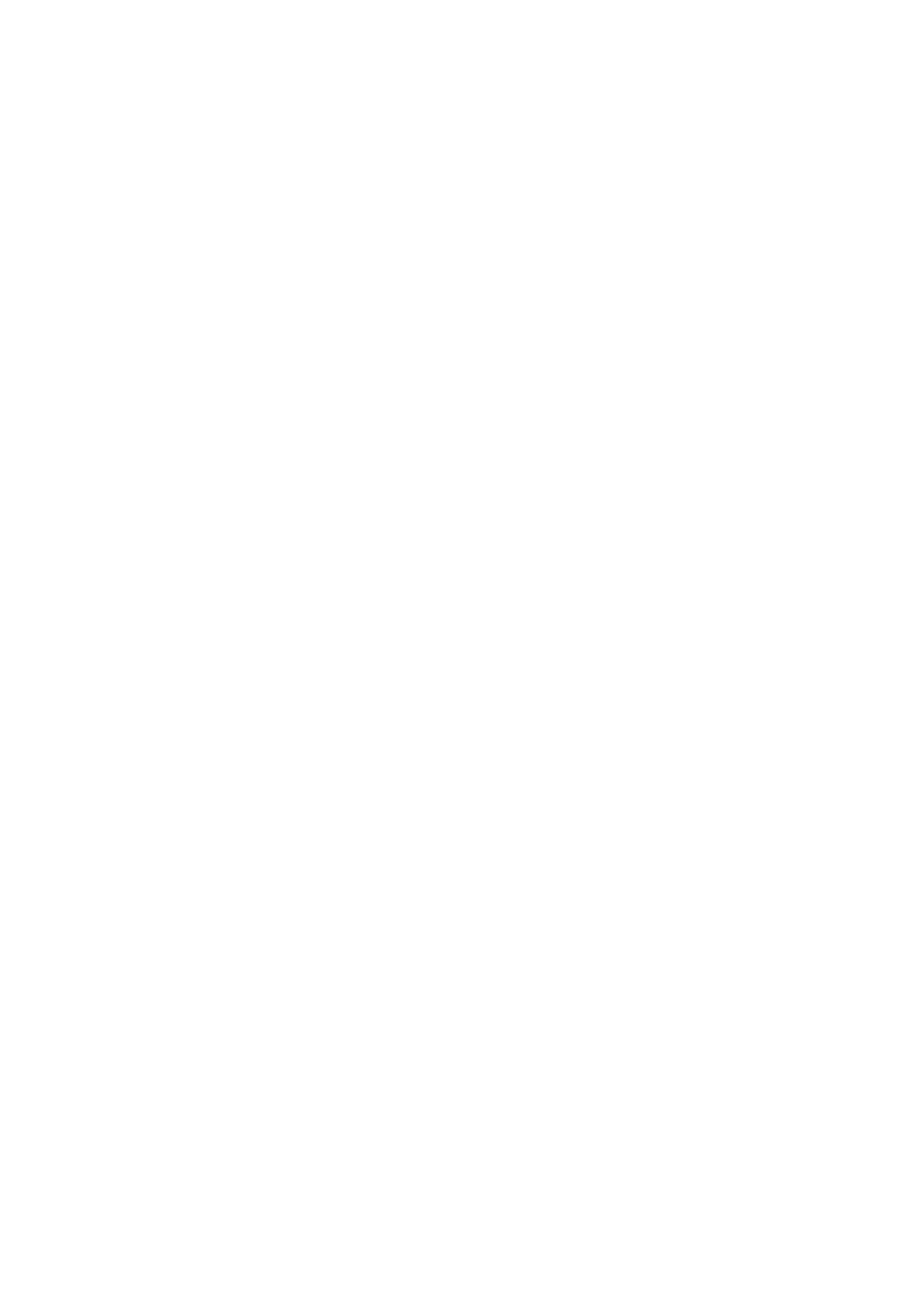#### **CONTENTS**

|                    | 2              |
|--------------------|----------------|
|                    | $\overline{4}$ |
|                    | 5              |
|                    | 5              |
|                    | 5              |
|                    | 6              |
|                    | 7              |
|                    | 8              |
| Detailed Programme |                |
|                    | 10             |
|                    | 15             |
|                    | 17             |
|                    | 18             |

Refer to the website **[www.path.org.uk](http://www.pathsoc.org)** for Abstract Listings:

- Invited Speakers
- Plenary Oral
- Posters

#### **Programme acknowledgements**

This Programme is published jointly by the Pathological Society of Great Britain & Ireland. © 2016 Photographs are reproduced with permission.

This publication was designed and printed in England by Byte & Type Limited, Birmingham (Tel: 0333 666 4321).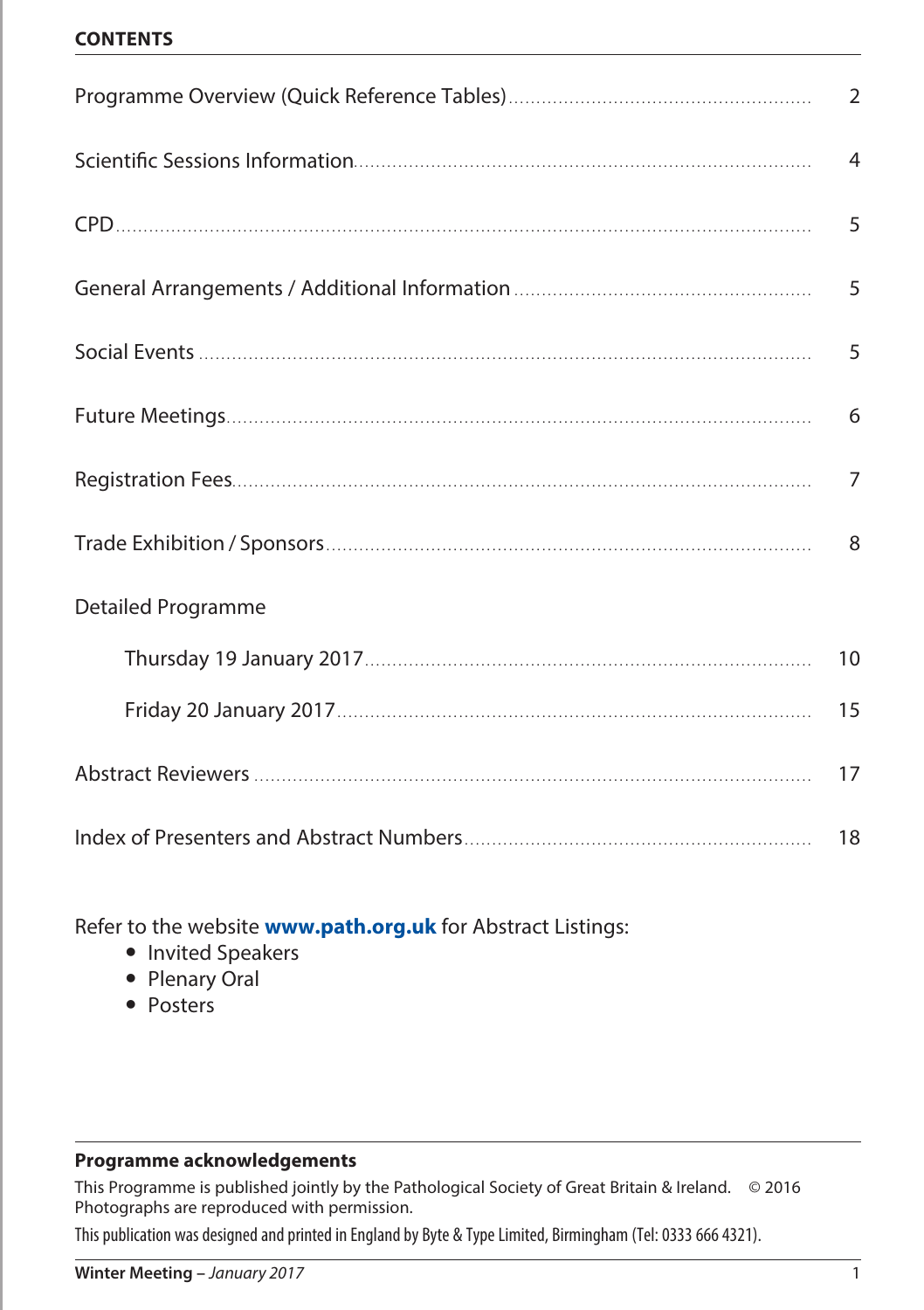**Overview**

OVERVIEW

**09.00–10.00 [Tower Foyer/ Bridge Suite]**

**Programme Overview Thursday 19 January 2017 Programme Overview Friday 20 January 2017** *Accompanying the Friday programme will be a series of*  OVERVIEW **Overview***m-learning CPD modules made available on the free* **eCPD App***. These will compliment the pathology of biological therapies lectures. The Era of Biological Therapies – An Assortment of their Associated Pathologies* **Update Symposium:** *The Era of Biological Therapies – Implications for Pathology*

**12.45−13.45**  $\rho$ pq16 [Tower Foyer / Bridge Suite]

**Trainees' Networking Lunch**

**Registration and Coffee 09.55–10.00 ▶**pa10 [Tower 3] **Welcome and Introduction 09.00–18.00 ▶**pq00 **[Beaufort Suite] Slide Seminar Competition Case Viewing:** *The Era of Biological Therapies – An Assortment of their Associated Pathologies* Competition closes at 16.30 **10.00−13.00**  $\rho$ pq10 **[Tower 3] Symposium:** *Clonal Evolution of Cancer* **11.00−11.30**  $\rho$ pq10 [Tower Foyer / Bridge Suite] **Refreshments and Trade Exhibition Poster Viewing [Tower 1 & 2] 13.00−14.00**  $\rho q11$  [Tower Foyer / Bridge Suite] **Lunch and Trade Exhibition 13.30−15.00**  $\rho$ pq11 [Tower 1&2] **Poster Viewing and Chairman's Rounds 15.00−16.00**  $\rho$ pq12 [Tower 3] **BIVDA Workshop 16.00−16.30**  $\rho$ pq12 [Tower Foyer / Bridge Suite] **Refreshments and Trade Exhibition Poster Viewing [Tower 1 & 2] 16.30−18.00**  $\blacktriangleright$  pa13 **[Tower 3] Plenary Oral Presentations 18.00−18.05**  $\blacktriangleright$  pg14 **[Tower 3] Prize Presentation** *Jeremy Jass Prize for Research Excellence in Pathology in 2015*  Presented by the *Journal of Pathology*  **18.05−18.50**  $\rho$ pq14 [Tower 3] **The Pathological Society's Goudie Lecture:** *A Pathologist's Contribution to Understanding Disease* Prof AM Flanagan, London **19.45–22.30** ▶ pq14 [Trinity House] **Society Dinner** 

*The Era of Biological Therapies – An Assortment of their Associated Pathologies*

**08.00–09.00 [Tower Foyer/ Bridge Suite] Registration and Coffee**

**08.00−13.45**  $\rho$ pq15 [Beaufort Suite] **Slide Seminar Case Viewing:** 

**09.00−11.45**  $\blacktriangleright$ pa15 **[Tower 3]** 

**Poster Viewing [Tower 1 & 2]**

**11.45−12.45**  $\blacktriangleright$ pa16 [Tower 3] **Slide Seminar Discussion Session:** 

**Lunch and Trade Exhibition Poster Viewing [Tower 1 & 2]**

**13.45**

**Close of Meeting**

**10.00–10.20** ▶pq15 **[Tower Foyer/Bridge Suite] Refreshments and Trade Exhibition**

**12.45–13.45** Apg16 **[Tower Foyer/ Bridge Suite]**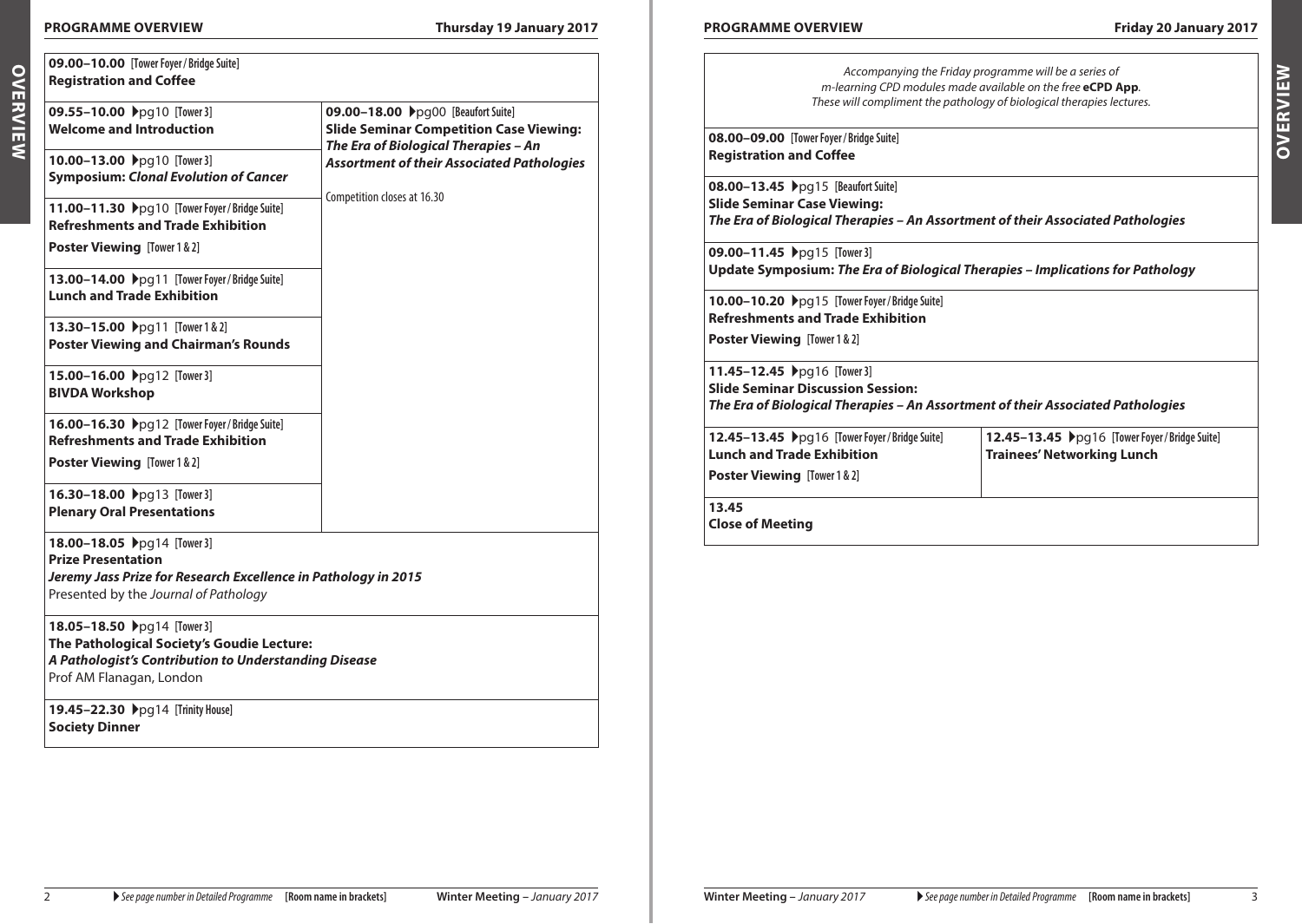## Free Paper Sessions

**PLENARY ORAL [Tower 3]** Thursday 19 January, 16.30–18.00. The six highest-ranked submitted oral abstracts will be presented.

#### **Prize**

A prize for best presentation, donated by the *Journal of Pathology* will be presented at the Society Dinner.

## Posters, Viewing and Chairman's Rounds

#### **Viewing**

Thursday 19 January, 11.00–11.30 Friday 20 January, 10.00–10.20

### **Chairman's Formal Poster Rounds**

Thursday 19 January, 13.30–15.00 *Posters need to be displayed until at least 16.30 on Thursay 19 January as the final judging for the competition will take place during the refreshment break.*

### **Prizes**

Poster round Chairs will be circulating on Thursday 19 January to select the winners of the Pathological Society's Sir Alastair Currie Prize and 2<sup>nd</sup> and 3<sup>rd</sup> Poster Prizes. Winners will be announced at the Society Dinner on Thursday 19 January.

### Posters – Information for presenters

- A Dimensions are A0 portrait. Please do not exceed these dimensions.
- $\blacktriangleright$  The presenting author (or another author) must attend the meeting and present the poster during the allocated poster rounds in order for the abstract to be published in the *Journal of Pathology On-Line Supplement* (except where authors have been notified that their abstract will not be published in the *Journal*).
- $\blacktriangleright$  Velcro will be supplied.
- A *Scienceposters* the Society can offer a poster printing service via *Scienceposters*. See information on our website.

## Virtual Slide Seminar, Competition and M-Learning

*The Era of Biological Therapies – An Assortment of their Associated Pathologies* Accompanying the Friday programme will be a series of m-learning CPD modules made available on the free eCPD App. These will complement the pathology of biological therapies lectures.

## Case Viewing (via PCs) **[Beaumont Suite]**

Thursday 19 January, 09.00–18.00 Friday 20 January, 08.00–13.45 *Please note the competition closes on Thursday 19 January at 16.30 hrs.*

### **SCIENTIFIC SESSIONS INFORMATION GENERAL ARRANGEMENTS / ADDITIONAL INFORMATION**

#### Discussion Session **[Tower 3]** Friday 20 January, 11.45–12.45

## Prize — *A case of champagne!*

The winner will be announced at the Society Dinner on Thursday 19 January. *At the discretion of the winner, by tradition, the prize of a case of champagne is shared amongst those present at the Dinner!*

## Continuing Professional Development (CPD)

This Meeting has been approved by **The Royal College of Pathologists** for purpose of Continuing Professional Development. Credits can be accrued as follows:

 **Full Day \*** Thursday 19 January 6 credits Friday 20 January 3 credits

**\*** The Society is not permitted to issue certificates for less than full day attendance. Delegates should use their reflective notes section of their CPD Portfolio to self-accredit if attending less than full days.

## GENERAL ARRANGEMENTS / ADDITIONAL INFORMATION

**SOCIETY DINNER [Trinity House, London] Thursday 19 January, 19.45 for 20.15**  Ticket prices:

- $\blacktriangleright$  Undergraduates:  $f$  30.00
- All other delegates (up to and including 5 December):  $£ 60.00$

 $\blacktriangleright$  All other delegates (after 5 December): £ 80.00

Please book your ticket when registering.

### TRade Exhibition **[Tower Foyer / Bridge Suite]**

Delegates are encouraged to visit the trade exhibition (adjacent to the catering and poster displays) and are requested to support the companies represented there.

### **PRESENTATION CHECKING AND PREVIEW [Beaufort Suite]**

Presentation checking and preview facilities will be available.

### **INTERNET ACCESS [Beaumont Suite]**

Delegates will be issued with usernames and passwords at the Registration Desk. Wireless access and PCs will be available for delegate use.

## **MESSAGES**

During the meeting, messages for delegates may be left at the following mobile telephone number: +44 (0)7964 024118.

**[Trinity House](https://www.trinityhouse.co.uk/events-at-trinity-house-london)**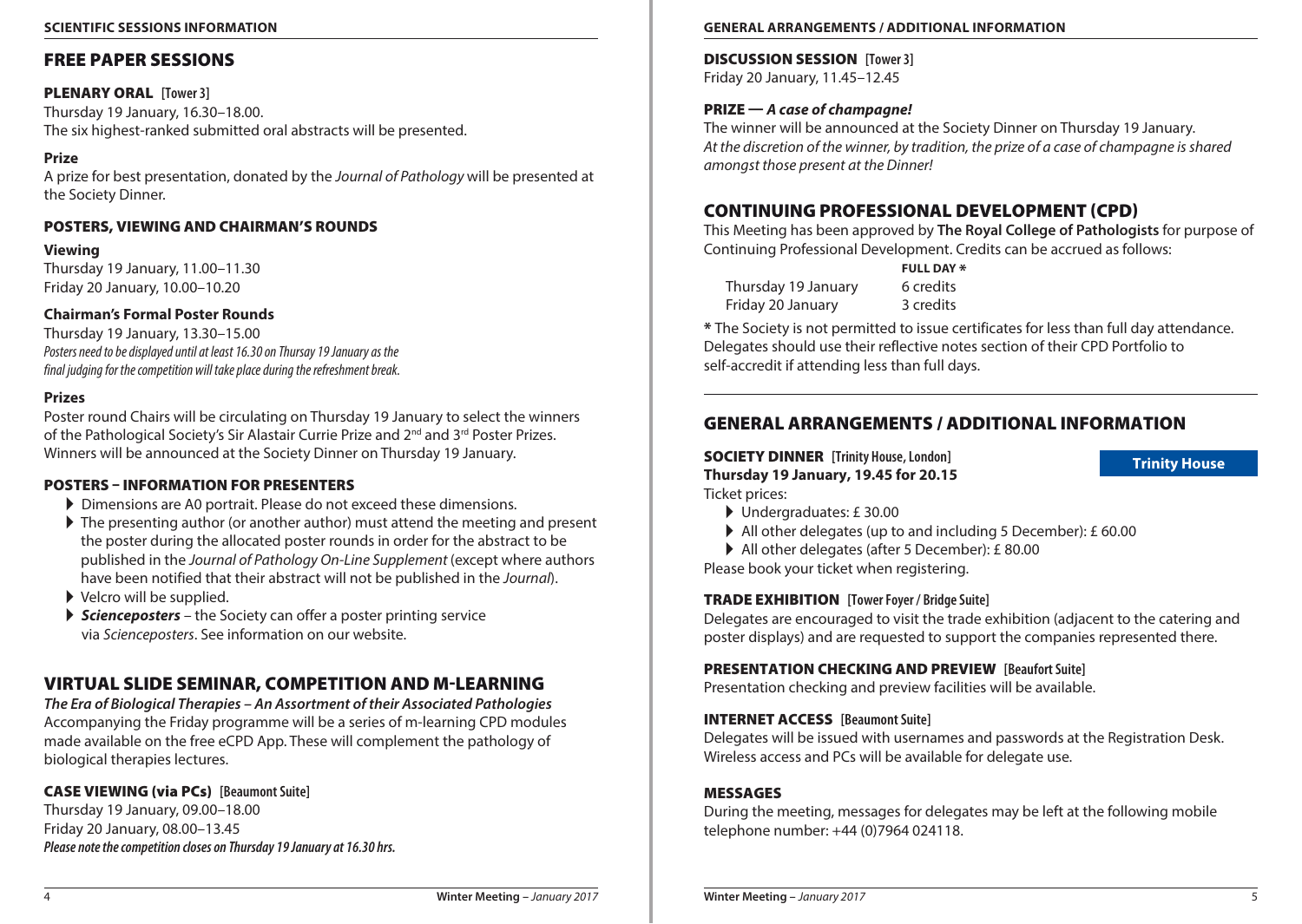#### **GENERAL ARRANGEMENTS / ADDITIONAL INFORMATION FEES AND REGISTRATION**

### Refreshments **[Tower Foyer / Bridge Suite]**

All refreshments will be served in the Tower Foyer / Bridge Suite unless stated otherwise.

#### **BADGES**

Delegates are requested to wear their badges **at all times**.

#### **COATS AND BAGS**

Secure facilities will be provided for coats and bags.

### Travel, Accommodation and Venue Information

Please refer to the meeting website for information. Use the Direct Links to the right.

**[Venue information](http://www.guoman.com/en/hotels/united_kingdom/london/the_tower/location/index.html) [Meeting website](http://www.pathsoc.org/index.php/meetings/society-scientific-meetings)**

#### **ENOUIRIES**

Before the meeting enquiries should be addressed to:

 Pathological Society of Great Britain & Ireland Address: 150 Minories, London EC3N 1LS Telephone: +44 (0)20 7347 5751 or 5752 E-mail: **[admin@pathsoc.org](mailto:admin%40pathsoc.org?subject=Winter%20Meeting%20%28Jan%202017%29%20)** Website: **[www.pathsoc.org](http://www.pathsoc.org)**

#### **DISCLAIMER**

The Pathological Society of Great Britain & Ireland cannot be held responsible for any injury or loss sustained during the meeting.

#### FUTURE MEETINGS

| 2017 | 6-10 February, London<br><b>Pathological Society Winter School for Trainees</b>                                                                                                         |
|------|-----------------------------------------------------------------------------------------------------------------------------------------------------------------------------------------|
| 2017 | 20–23 June, Belfast<br>Belfast Pathology 2017 - includes Trainees' Programme<br>10 <sup>th</sup> Joint meeting of the British Division of the IAP<br>and the Pathological Society       |
| 2018 | 19–22 June, Maastricht<br>Maastricht Pathology 2018 - includes Trainees' Programme<br>11 <sup>th</sup> Joint meeting of the British Division of the IAP<br>and the Pathological Society |

|                                                             | <b>REGISTRATION FEES</b><br><b>FEES INCLUDE REFRESHMENTS AND LUNCH</b>                                                        |                                                    |                            |
|-------------------------------------------------------------|-------------------------------------------------------------------------------------------------------------------------------|----------------------------------------------------|----------------------------|
|                                                             |                                                                                                                               |                                                    | <b>DAY or PART DAY</b>     |
| <b>DELEGATE TYPE</b>                                        | <b>FEE CATEGORIES</b>                                                                                                         | <b>UP TO AND</b><br><b>INCLUDING</b><br>5 DEC 2016 | <b>AFTER</b><br>5 DEC 2016 |
| <b>Pathological Society Members</b>                         | Ordinary Members,<br>Consultant and/or equivalent position                                                                    | £125                                               | £175                       |
| <b>Pathological Society</b><br><b>Concessionary Members</b> | Honorary or Senior Members;<br><b>Biomedical Scientists; PhD Students;</b><br>Post-Doctoral Fellows, Technicians and Trainees | f60                                                | £80                        |
| Undergraduate Members *                                     |                                                                                                                               | Free                                               | Free                       |
| <b>Non-Members</b>                                          | Consultant and/or equivalent position                                                                                         | £175                                               | £ 225                      |
| Non-Members: Concessionary ※                                | Biomedical Scientists; PhD Students;<br>Post-Doctoral Fellows, Technicians and Trainees                                       | £80                                                | £125                       |
| Non-Members: Undergraduate                                  |                                                                                                                               | £80                                                | £125                       |
|                                                             |                                                                                                                               |                                                    |                            |
| <b>SOCIETY DINNER</b>                                       | All delegates except Undergraduates                                                                                           | £ 60                                               | £80                        |
|                                                             | All Undergraduates                                                                                                            | £30                                                | £ 30                       |

### Advance Registration

Registration is via our on-line facility found on our website, use the Direct Link to the right.

**[Registration](https://www5.shocklogic.com/scripts/jmevent/Registration.asp?Client_Id=%27PATHSOC%27&Project_Id=%27WM2017%27&A=&Language_Code=&role)**

Advance registration will close at midnight on Friday 30 December 2016. Thereafter delegates may only register on-site on arrival at the meeting.

## \* CONCESSIONS

Delegates from categories:

 $\blacktriangleright$  Undergraduate Members  $\blacktriangleright$  Non-Members Concessionary

must an identification document as proof of their student or trainee status, including NTNs where applicable. Proof must be by way of a statement from the Head of Department.

A template document is available on our website, use the Direct Link to the right.

**[Template](http://www.pathsoc.org/index.php/meetings/society-scientific-meetings)**

Documents to be uploaded via our registration system or e-mailed to: **[julie@pathsoc.org](mailto:julie%40pathsoc.org?subject=Winter%20Meeting%20%28Jan%202017%29%20Concessions)**

### **CANCELLATIONS**

Please note that a cancellation fee of £20 will be deducted from any refund due for cancellations received in writing by Monday 19 December 2016. No refunds will be made after this date.

### **DELEGATE ENROLMENT** (AT THE MEETING)

The Registration Desk will be open from 08.00 each day (unless otherwise specified in the main Programme).

6 **Winter Meeting –** *January 2017* **Winter Meeting –** *January 2017* 7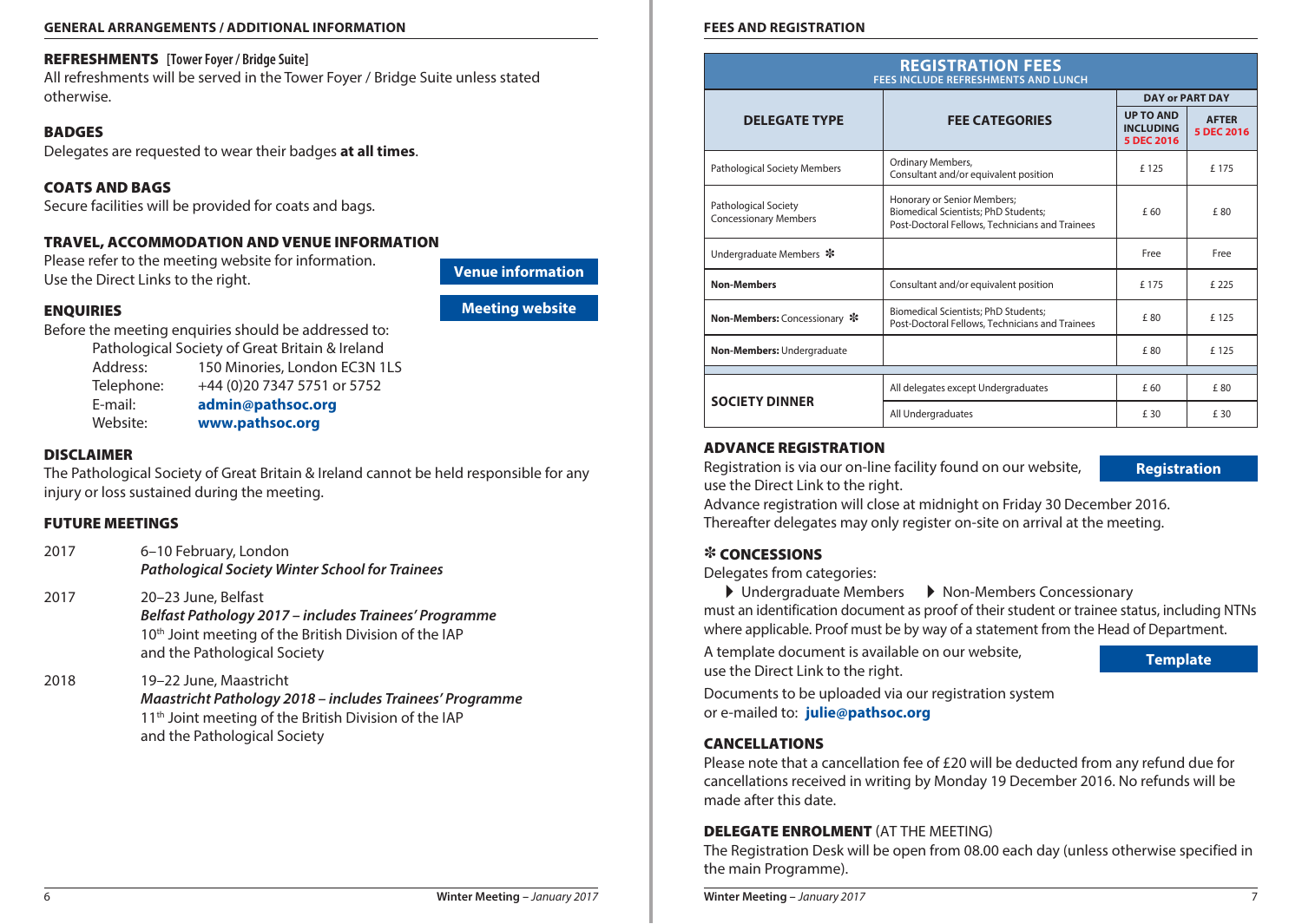Trade Exhibition *Correct at time of going to press*

**The Pathological Society of Great Britain & Ireland wish to acknowledge the support of the following companies:** 

### **Biocartis NV**

Biocartis aims to provide direct access to personalized medicine for patients worldwide by developing fully integrated, broadly applicable molecular diagnostics. Biocartis' MDx Idylla™ platform, launched in September 2014, is a fully automated sample-to-result, real-time Polymerase Chain Reaction system that offers accurate, highly reliable molecular information from virtually any biological sample in virtually any setting. Biocartis is developing and marketing a rapidly expanding test menu addressing key unmet clinical needs in oncology and infectious diseases. Today, Biocartis has four oncology tests and one infectious disease test on the market. More information: **[www.biocartis.com](http://www.biocartis.com)** (Press Photo Library available here) Follow us on Twitter: **@Biocartis**

### **Dako, Agilent Pathology Solutions**

We help pathologists make accurate diagnoses and determine the most effective treatment for cancer patients. We are proud to be a leading provider of complete pathology solutions, trusted by pathology laboratories around the world in the fight against cancer. Our Dako brand of high-quality diagnostic antibodies, reagents, instruments, software and expertise help hospitals and research labs make accurate tissue-based cancer diagnoses and determine the most effective treatment for cancer patients.

### **Hain Lifescience UK Ltd**

### **Hamamatsu Photonics Ltd**

Hamamatsu Photonics is a world-leading manufacturer of optoelectronic components and systems. The Company's corporate philosophy stresses the advancement of photonics through extensive research and yields products that are regarded as state-of-the-art. Hamamatsu has a decade of real world experience in delivering sophisticated whole slide imaging (WSI) solutions across the globe. Our NanoZoomer slide scanners are designed to meet your digital pathology requirements for archiving, second opinions or automated analysis.

#### **Trade Exhibition Trade Exhibition**

#### **OBJECTIVE IMAGING LTD**

With 25 years' experience in automated imaging we decided to make a whole slide imaging system for pathology. It's small, fast, compact, top quality and affordable. Well worth a look. If nothing else we'll give you a free laser pen just for saying "Hello".

#### **PATHOGNOMICS LTD**

We are a new histopathology laboratory offering a full or personalised digital diagnostic service from dissection to reporting and covering all specialities. We also offer support for workflow management for back log work and support for research projects. We have a 24-hour accessible online LIMs system hosted on a secure server. Website: **[www.pathognomics.com](http://www.pathognomics.com)** Email: **[info@pathognomics.com](mailto:info%40pathognomics.com?subject=Path%20Soc%20Winter%20Meeting)**

#### **Pathology Group**

Pathology Group are an award winning specialist supplier to Hospitals in the UK and Ireland. We have substantive roles throughout the NHS, HSE and International opportunities, as well as temporary contracts at market leading rates. Our dedicated Histopathology consultants are able to support your exact requirements. Whether it is short-term, ad-hoc work for Substantive Consultants looking to supplement their income or long-term, stable locums, looking for work for up to 12 months. Whether you are looking for work within a certain sub-specialty, specific type of Hospital or in a particular location in the UK, Ireland or Internationally, the Pathology Group are here to facilitate that for you.

#### **SECTRA LTD**

Sectra is a leading global provider of imaging IT solutions that support healthcare in achieving patient-centric care. Sectra offers an Enterprise Image Management solution comprising PACS for imaging-intense departments (radiology, pathology, cardiology, orthopaedics), VNA and Cross Enterprise Workflow solutions. For the third consecutive year in the US and the second consecutive year globally, Sectra PACS has been awarded "Best in KLAS" for highest customer satisfaction.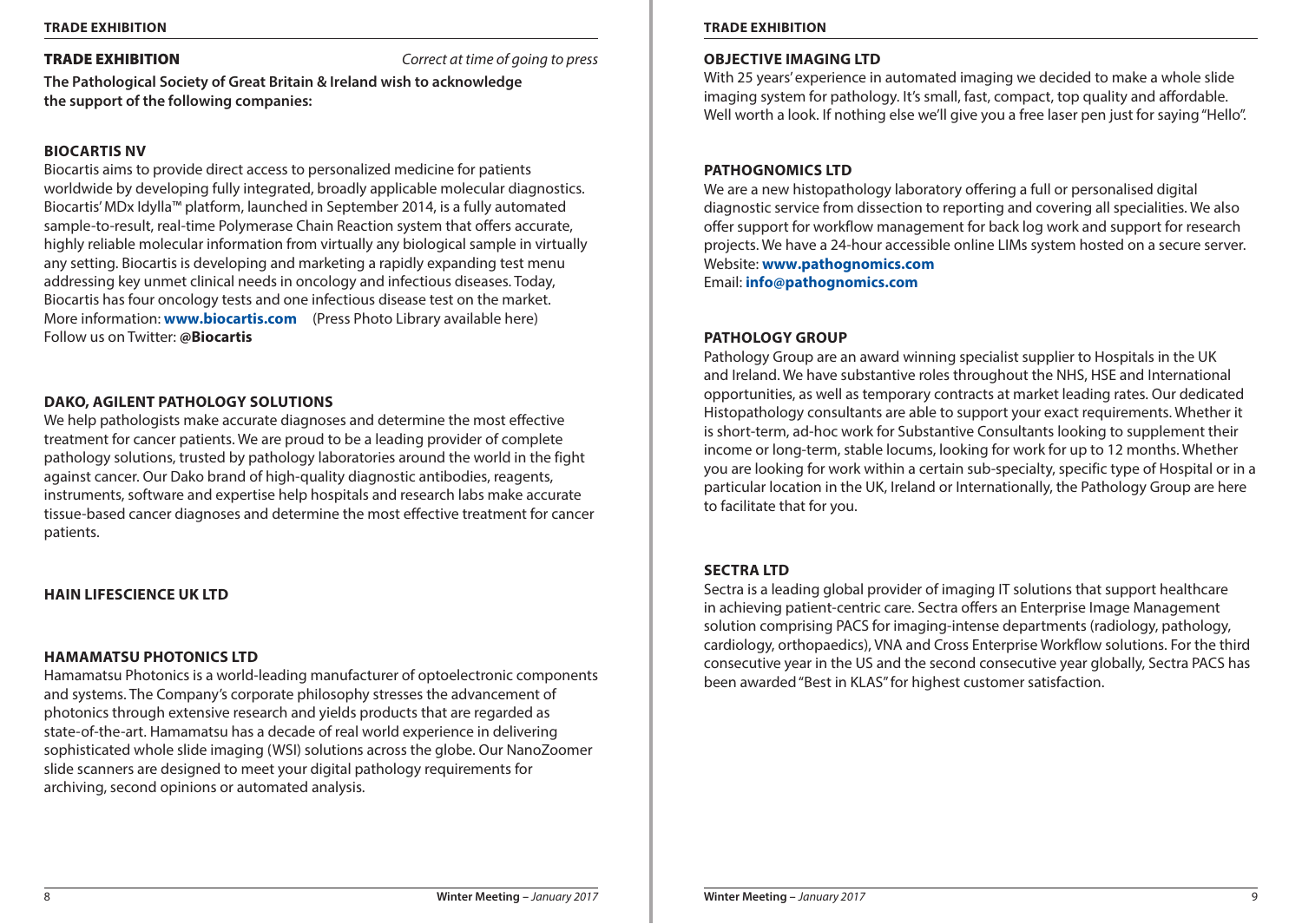**Detailed Programme Thursday 19 January 2017 Detailed Programme Thursday 19 January 2017**

#### A **13.00 – 14.00 Tower Foyer / Bridge Suite**

#### **LUNCH and Trade Exhibition [Tower Foyer/ Bridge Suite]**

### A **13.30 – 15.00 Tower 1 & 2**

#### **Poster Viewing and Chairman's Rounds**

| <b>GROUP - CATEGORY</b>                                                              | <b>POSTER</b><br><b>NUMBER</b>         | <b>CHAIR</b>                                          |                                   |
|--------------------------------------------------------------------------------------|----------------------------------------|-------------------------------------------------------|-----------------------------------|
| 1 - Autopsy/Forensic<br>Cardiovascular/Pulmonary                                     | $P1-P2$<br>P3-P10                      | Dr EW Benbow, Manchester; Prof MN Sheppard, London    |                                   |
| $2 -$ Breast<br>Endocrine                                                            | P11-P21<br>P <sub>22</sub>             | Dr CM Quinn, Dublin; Prof E Rakha, Nottingham         | Q                                 |
| 3 - Cellular/Molecular<br>Gynaecological                                             | P23-P26<br>P27-P33                     | Prof CS Herrington, Edinburgh; Dr S Manek, Oxford     | $\breve{\mathsf{A}}$<br><b>QS</b> |
| 4 – Education and Audit<br>Genitourinary                                             | P34-P35<br>P36-P40                     | Dr L Beltran, London; Prof SS Cross, Sheffield        | œ<br>$\Rightarrow$<br>돌           |
| $5 -$ Gastrointestinal<br>Hepatobiliary/Pancreas                                     | P41-P48<br>P49-P50                     | Prof RM Feakins, London; Prof KP West, Leicester      |                                   |
| 6 - Haematopathology<br>Neonatal/Paediatric<br>Neuropathology/Ophthalmic             | P51-P53<br>P <sub>54</sub><br>P55-P57  | Prof MQ Du, Cambridge; Prof P van der Valk, Amsterdam |                                   |
| 7 - Head and Neck<br>Osteoarticular/Soft Tissue<br>Skin<br><b>Technical Advances</b> | P58-P60<br>P61-P62<br>P63-P64<br>P65 * | Prof GI Murray, Aberdeen; Prof G Thomas, Southampton  |                                   |

\* P65 has been withdrawn

| ۰. |
|----|
|    |
|    |
|    |
|    |
| o  |

A **10.00 – 13.00 Tower 3**

Prof JE Martin

#### **Symposium** *Clonal Evolution of Cancer*

**Registration and coffee**

*Associated Pathologies Note: Competition closes at 16.30*

Chair: Prof NA Wright, Centre for Tumour Biology, Barts Cancer Institute, UK Prof M Ilyas, University of Nottingham, UK

10.00–10.30 [S1] *Grading Cancer Evolution for Prognostication* Dr TA Graham *Centre for Tumour Biology, Barts Cancer Institute, UK*

**Welcome And Introduction**

*Centre for Tumour Biology, Barts Cancer Institute, UK*

- 10.30–11.00 [S2] *'Born to be Bad' How Evolutionary Dynamics Determine Prognosis* Prof D Shibata *Keck School of Medicine, University of Southern California, USA*
- 11.00–11.30 **REFRESHMENTS and Trade Exhibition [Tower Foyer/ Bridge Suite] Poster Viewing [Tower 1 & 2]**
- 11.30–12.00 [S3] *TRACERx Renal (TRAcking Renal Cell Carcinoma Evolution Through Therapy (Rx))* Dr S Turajlic *The Francis Crick Institute, London, UK*
- 12.00–12.30 *Clonal Evolution During the Treatment of Breast Cancer* Prof JS Reis-Filho *Memorial Sloan Kettering Cancer Center, New York, USA*
- 12.30–13.00 [S4] *Clonal Evolution in Lymphoma and Leukaemia* Prof J Fitzgibbon *Centre for Haemato-Oncology, Barts Cancer Institute, London, UK*

## A **09.00 Tower Foyer / Bridge Suite**

## A **09.00 – 18.00 Beaufort Suite**

**Slide Seminar Case Competition Viewing** *The Era of Biological Therapies – An Assortment of their* 

A **09.55 – 10.00 Tower 3**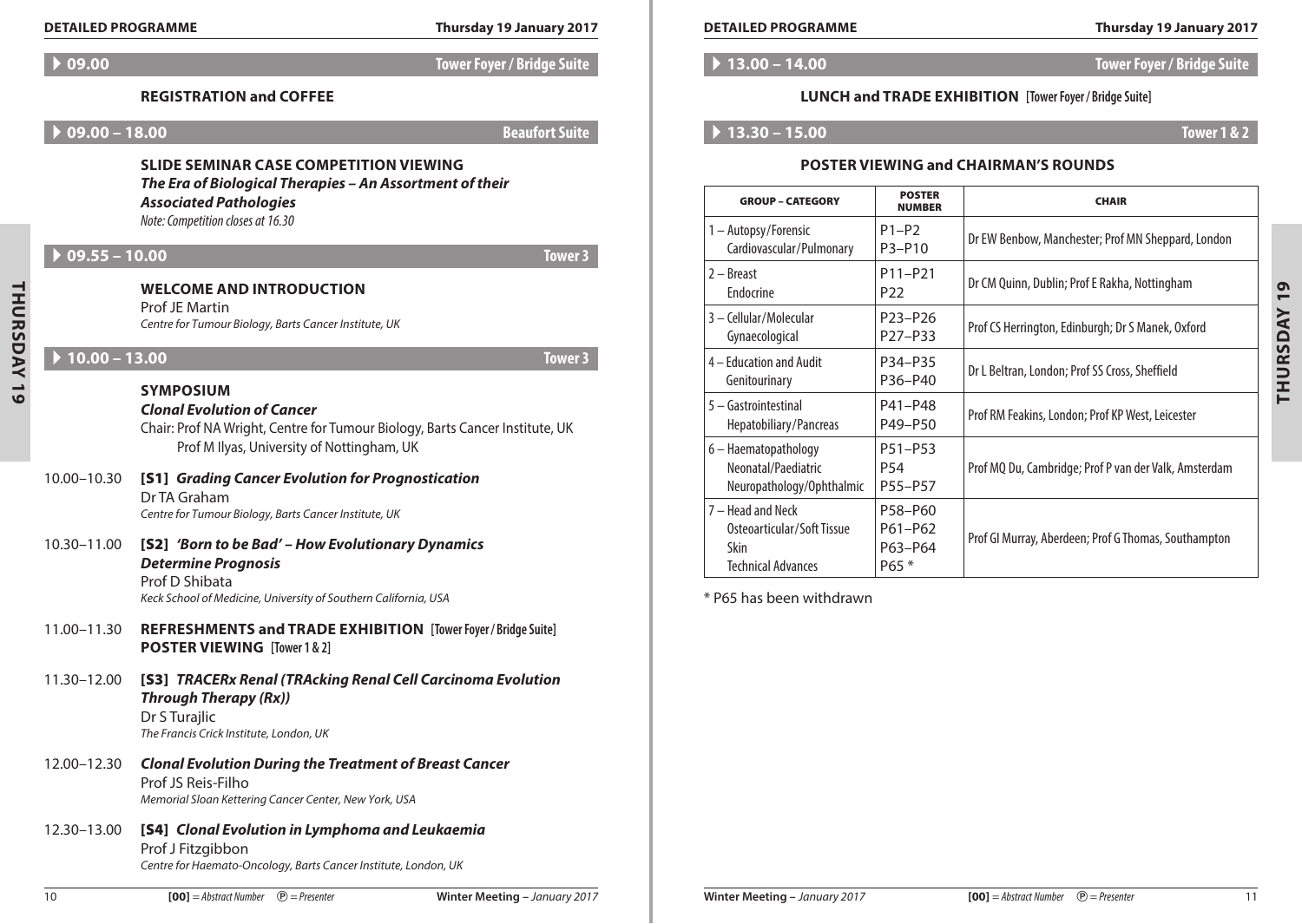### A **15.00 – 16.00 Tower 3**

### **BIVDA Workshop** *Digital Pathology – Time to Go Mainstream*

*Introduction* Mr T Sackville *Philips; Chair of the BIVDA DP Working Party*

*Successful Digital Pathology Solutions* Mr M Hemamda *Leica*

*Building a Business Case* Dr D Snead *UHCW*

*Raising Awareness* Mr S Kimber *Sysmex*

*The Challenge of NHS IT Video Q&A Session* Ms R Dunscombe *SRFT*

## *RC Path View of Digital Pathology (to be confirmed)*

## *Summary and Panel Discussion*

Mr K Miller *NEQAS*

Dr D Snead *UHCW*

Dr B Tanchel

*Heart of England FT*

Mr T Sackville *Philips*

A **16.00 – 16.30 Tower Foyer / Bridge Suite / Tower 1 & 2**

**REFRESHMENTS and Trade Exhibition [Tower Foyer/ Bridge Suite] Poster Viewing [Tower 1 & 2]**

| $\blacktriangleright$ 16.30 - 18.00 | <b>Tower 3</b>                                                                                                                                                                                                                                                                                                                                                                                                                                                                                                                                                                                                                                                                                                                                                                            |
|-------------------------------------|-------------------------------------------------------------------------------------------------------------------------------------------------------------------------------------------------------------------------------------------------------------------------------------------------------------------------------------------------------------------------------------------------------------------------------------------------------------------------------------------------------------------------------------------------------------------------------------------------------------------------------------------------------------------------------------------------------------------------------------------------------------------------------------------|
|                                     | <b>PLENARY ORAL PRESENTATIONS</b><br>Chair: Prof AM Flanagan, Pathological Society Meetings Secretary<br>and UCL/Royal National Orthopaedic Hospital, UK<br>Prof CS Herrington, Editor-in-Chief, Journal of Pathology<br>and University of Edinburgh, UK                                                                                                                                                                                                                                                                                                                                                                                                                                                                                                                                  |
| 16.30-16.45                         | [PL1] Characterisation of a Novel USP9X-DDX3X Fusion in Acute<br>Lymphoblastic Leukaemia and its Functional Significance<br><b><i>(D)</i></b> JAW Mogg <sup>1</sup> ; S Tonin <sup>2</sup> ; LJ Russell <sup>2</sup><br><sup>1</sup> Newcastle University, Newcastle Upon Tyne, UK; <sup>2</sup> Northern Institute for Cancer Research,<br>Newcastle Upon Tyne, UK                                                                                                                                                                                                                                                                                                                                                                                                                       |
| 16.45-17.00                         | [PL2] Alterations of Pericytes in the Bone Marrow Stem Cell Niche of<br><b>Patients with Type 2 Diabetes Mellitus</b><br><b>(D)</b> A Cordaro <sup>1</sup> ; G Mangialardi <sup>2</sup> ; D Ferland-McCollough <sup>2</sup> ; J Richard <sup>2</sup> ;<br>P Madeddu <sup>2</sup><br><sup>1</sup> School of Clinical Sciences, University of Bristol, Bristol, UK; <sup>2</sup> Bristol Heart Institute, University<br>of Bristol, Bristol, UK                                                                                                                                                                                                                                                                                                                                             |
| 17.00-17.15                         | [PL3] The use of Affymetrix OncoScan to Validate Biomarker<br><b>Screening Results in Patients Enrolled in the MRC FOCUS4 Trial:</b><br>The Quest to Get More, from Less<br><b>(B)</b> SD Richman <sup>1</sup> ; H Wood <sup>1</sup> ; M Taylor <sup>1</sup> ; G Hemmings <sup>1</sup> ; P Chambers <sup>1</sup> ;<br>R Adams <sup>2</sup> ; R Butler <sup>3</sup> ; JM Foster <sup>4</sup> ; KG Spink <sup>4</sup> ; T Maughan <sup>5</sup> ; P Quirke <sup>1</sup><br><sup>1</sup> Leeds Institute of Cancer and Pathology, Leeds, UK; <sup>2</sup> Cardiff University School of Medicine,<br>Cardiff, UK; <sup>3</sup> Medical Genetics, University Hospital of Wales, Cardiff, UK; <sup>4</sup> Affymetrix UK Ltd,<br>High Wycombe, UK; <sup>5</sup> University of Oxford, Oxford, UK |
| 17.15-17.30                         | [PL4] Colon Cancer: Computer Assisted Quantitative<br><b>Immunohistochemical Analysis Improves RNA Expression Based</b><br><b>Prognostic Score</b><br>M Kreutzfeldt <sup>1</sup> ; P Tsantoulis <sup>1</sup> ; L Rubbia Brandt <sup>1</sup> ; S Tejpar <sup>2</sup> ; M Delonenzi <sup>3</sup> ;<br>A Roth <sup>1</sup> ; D Merlker <sup>1</sup> ; <b>(D)</b> T McKee <sup>1</sup><br><sup>1</sup> Geneva University Hospitals, Geneva, Switzerland; <sup>2</sup> KU Leuven, Leuven, Belgium;<br><sup>3</sup> Swiss Bioinformatics Institute, Lausanne, Switzerland                                                                                                                                                                                                                       |
| 17.30-17.45                         | [PL5] Expression of Mel-CAM and HSD3B1 in Cervical Carcinoma<br><b><i>@ MJ Olusoji; S Van Noorden; N Magdy; M Masood; M El-Bahrawy</i></b><br>Hammersmith Hospital/Imperial College London, London, UK                                                                                                                                                                                                                                                                                                                                                                                                                                                                                                                                                                                    |
| 17.45-18.00                         | [PL6] Role of Myc in Choroid Plexus Tumour Pathogenesis<br><b><i>®</i></b> A Merve <sup>1</sup> ; S Acquati <sup>1</sup> ; J Hoeck <sup>2</sup> ; J Jeyapalan <sup>1</sup> ; A Behrens <sup>2</sup> ; S Marino <sup>1</sup><br><sup>1</sup> Blizard Institute, Barts & The London School of Medicine, Queen Mary University of London,<br>London, UK; <sup>2</sup> Mammalian Genetics Lab, The Francis Crick Institute, London, UK                                                                                                                                                                                                                                                                                                                                                        |
|                                     |                                                                                                                                                                                                                                                                                                                                                                                                                                                                                                                                                                                                                                                                                                                                                                                           |

THURSDAY 19 **THURsday 19**

12 **[00]** *= Abstract Number* P *= Presenter* **Winter Meeting –** *January 2017* **Winter Meeting –** *January 2017* **[00]** *= Abstract Number* P *= Presenter* 13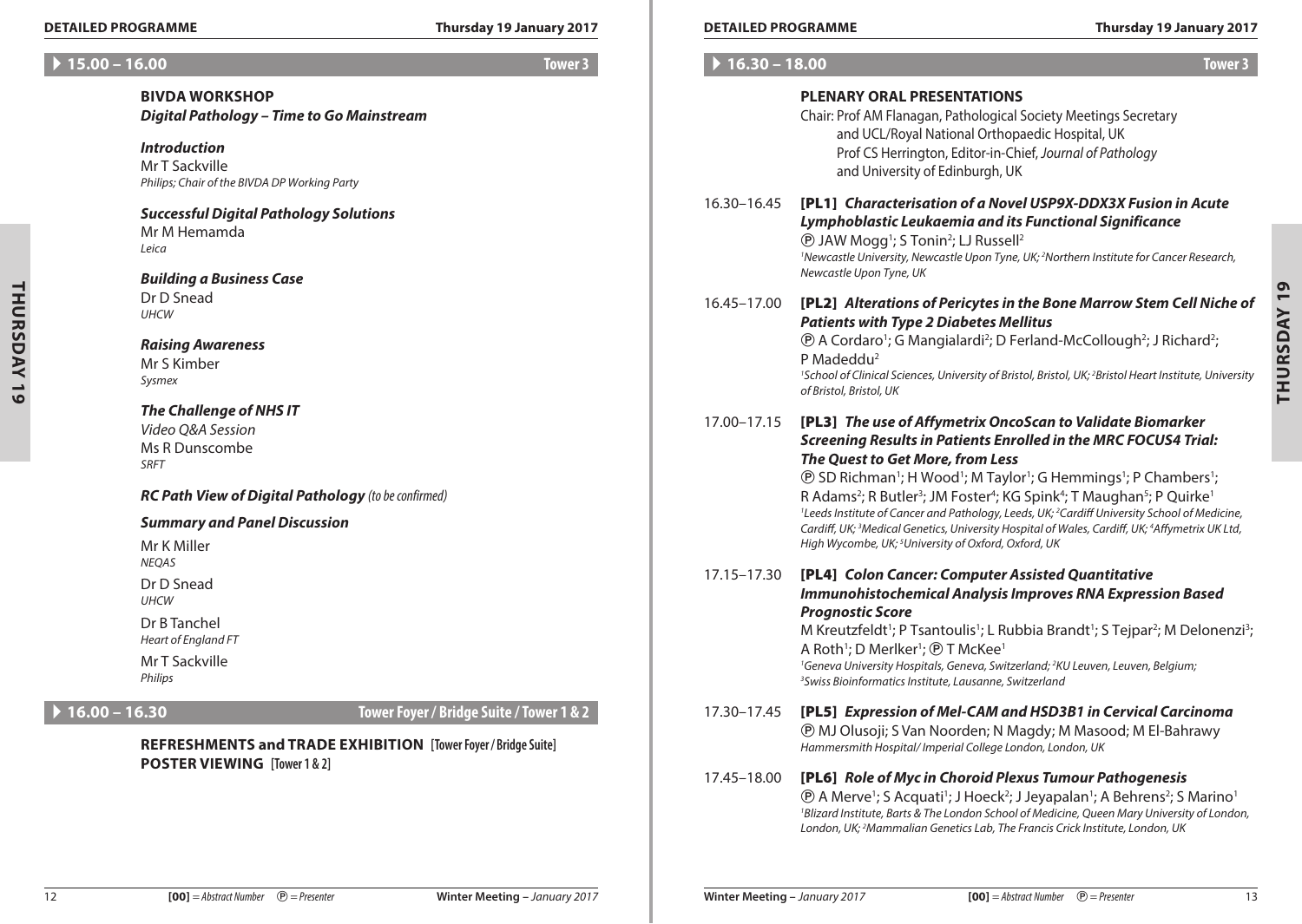**Detailed Programme Thursday 19 January 2017 Detailed Programme Friday 20 January 2017**

#### A **18.00 – 18.05 Tower 3**

### **PRIZE PRESENTATION**

*Jeremy Jass Prize for Research Excellence in Pathology in 2015* Presented by the *Journal of Pathology*

B Balluff, CK Frese, SK Maier, C Schöne, B Kuster, M Schmitt, M Aubele, H Höfler, AM Deelder, AJR Heck, PCW Hogendoorn, J Morreau, AF Maarten Altelaar, A Walch and LA McDonnell. De novo discovery of phenotypic intratumour heterogeneity using imaging mass spectrometry. *J Pathol* 2015; **235**: 3-13, DOI: 10.1002/path.4436

## A **18.05 – 18.45 Tower 3**

THURSDAY 19 **THURsday 19**

**The Pathological Society's 12th Goudie Lecture** Chair: Dr RJ Byers, General Secretary, University of Manchester, UK and General Secretary, Pathological Society

*A Pathologist's Contribution to Understanding Disease*

Prof AM Flanagan *Royal National Orthopaedic Hospital and University College, London*

A **19.45 – 22.30 Trinity House**

### **Society Dinner**

*Accompanying the Friday programme will be a series of m-learning CPD modules made available on the free* **eCPD App***. These will compliment the pathology of biological therapies lectures.*

#### **Registration and coffee**

| $\triangleright$ 08.00 – 13.45 |  |  |  |  |  |  |
|--------------------------------|--|--|--|--|--|--|
|--------------------------------|--|--|--|--|--|--|

A **08.00 – 13.45 Beaufort Suite**

**Slide Seminar Case Viewing** *The Era of Biological Therapies – An Assortment of their Associated Pathologies*

#### A **09.00 – 11.45 Tower 3**

## **UPDATE Symposium** *The Era of Biological Therapies – Implications for Pathology*  Chair: Dr H Haynes, University of Bristol, UK Dr G Petts, Central Manchester University Hospitals NHS Foundation Trust, Manchester, UK 09.00–09.30 [S5] *Biological Therapies and Gastrointestinal Pathology*

Dr AC Bateman *University Hospital Southampton NHS Foundation Trust, Southampton, UK*

- 09.30–10.00 [S6] *Biological Therapies and Dermatopathology* Prof M Goodfield *Leeds Teaching Hospitals NHS Trust, Leeds, UK*
- 10.00–10.20 **REFRESHMENTS and Trade Exhibition [Tower Foyer/ Bridge Suite] Poster Viewing [Tower 1 & 2]**
- 10.20–10.50 [S7] *Biological Therapies and Renal Pathology* Prof M Yaqoob *Barts Health NHS Trust and Queen Mary's College, University of London, UK*
- 10.50–11.20 *Biological Therapies and Rheumatology* Prof C Pitzalis *William Harvey Research Institute, Barts and the London School of Medicine and Dentistry, London, UK*
- 11.20–11.35 **Panel Session / Q&A**
- 11.35–11.45 **Break**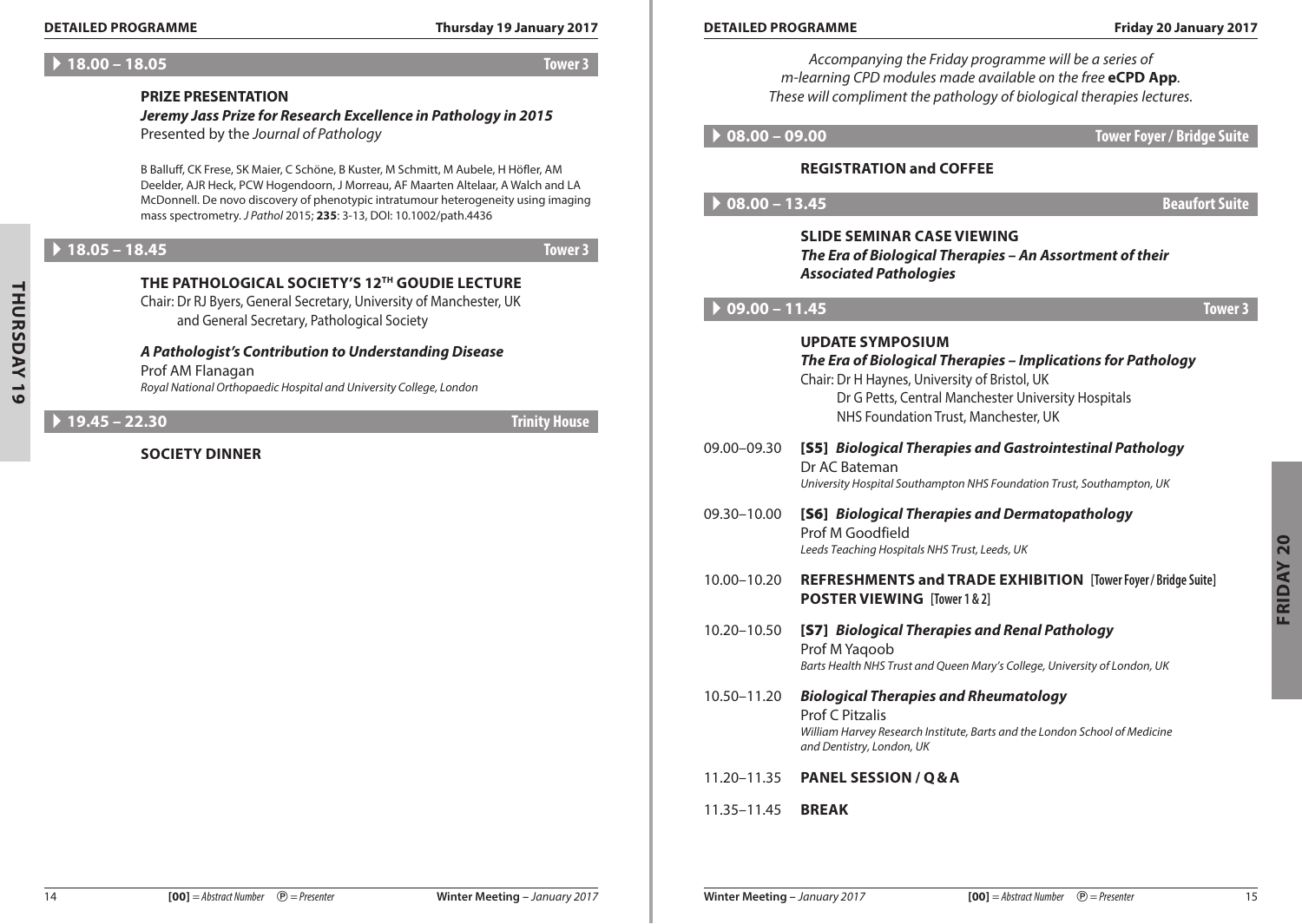#### **Detailed Programme Friday 20 January 2017 Abstract Reviewers**

## A **11.45 – 12.45 Tower 3**

|                        | <b>SLIDE SEMINAR DISCUSSION SESSION</b><br>The Era of Biological Therapies - An Assortment of their<br><b>Associated Pathologies</b><br>Chair: Dr E Clark, Leeds Teaching Hospital NHS Trust, Leeds, UK<br>Dr N Orsi, St James's University Hospital, Leeds, UK |                                          |
|------------------------|-----------------------------------------------------------------------------------------------------------------------------------------------------------------------------------------------------------------------------------------------------------------|------------------------------------------|
| $11.45 - 11.57$ Case 1 | Dr G Petts<br>Manchester, UK                                                                                                                                                                                                                                    |                                          |
|                        | $11.57 - 12.21$ Cases 2 and 3<br>Dr C Young<br>Leeds, UK                                                                                                                                                                                                        |                                          |
| $12.21 - 12.33$ Case 4 | Dr H Haynes<br>University of Bristol, UK                                                                                                                                                                                                                        |                                          |
| 12.33–12.45            | <b>Pathological Society Case Report Prize Winner 2016</b><br><b>Undergraduate Category</b><br>Miss RC Mansfield<br>Oxford, UK                                                                                                                                   |                                          |
| $12.45 - 13.45$        |                                                                                                                                                                                                                                                                 | Tower Foyer / Bridge Suite / Tower 1 & 2 |
|                        | <b>LUNCH and TRADE EXHIBITION</b> [Tower Foyer / Bridge Suite]<br><b>POSTER VIEWING [Tower 1 &amp; 2]</b>                                                                                                                                                       |                                          |

#### Abstract Reviewers

Dr AF Amary, London

Dr EW Benbow, Manchester

Prof DM Berney, London

Dr T Brenn, Edinburgh Dr L Browning, Oxford

Dr RJ Byers, Manchester

Prof SE Coupland, Liverpool

Prof SS Cross, Sheffield

Prof MQ Du, Cambridge

Prof RM Feakins, London Prof AJ Freemont, Manchester Prof HI Grabsch, Maastricht Prof TR Helliwell, Liverpool Prof CS Herrington, Edinburgh

Prof SG Hubscher, Birmingham

Prof M Ilyas, Nottingham

Dr M Khan, Nottingham Dr N Kirkham, Newcastle Dr G Kokai, Liverpool Dr S Manek, Oxford Prof GI Murray, Aberdeen Prof A Nicholson, London Dr M Osborn, London Dr S Paine, Nottingham Dr DN Poller, Southampton Dr CM Quinn, Dublin Prof E Rakha, Nottingham Prof ISD Roberts, Oxford Prof MN Sheppard, London Dr D Treanor, Leeds Prof KP West, Leicester

Dr TS Jacques, London

A **12.45 – 13.45 Tower Foyer / Bridge Suite**

#### **Trainees' Networking Lunch**

## $\blacktriangleright$  13.45

**Close of Meeting**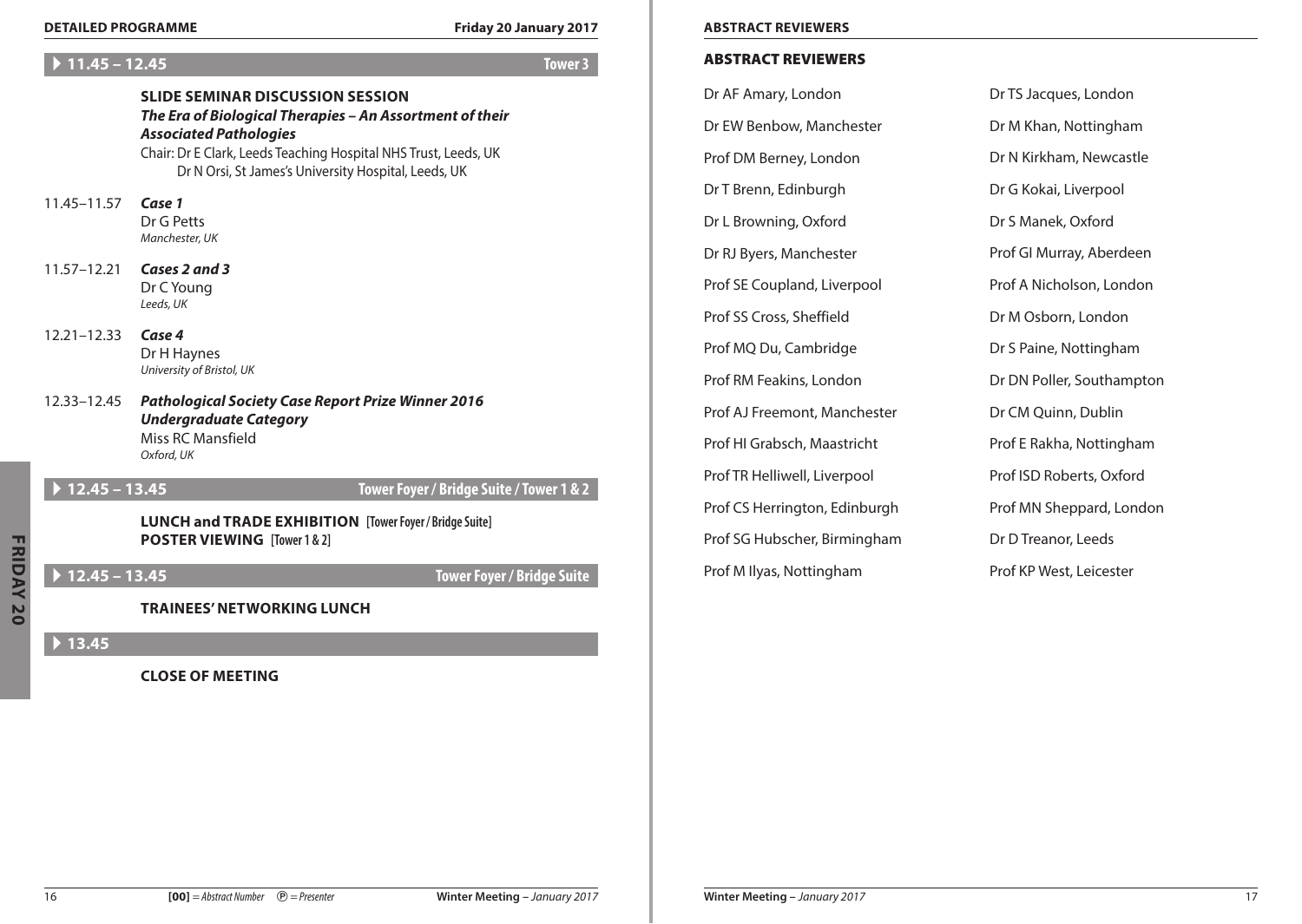| the contract of the contract of the contract of the contract of<br>A                                                                                                                                                                      |  |
|-------------------------------------------------------------------------------------------------------------------------------------------------------------------------------------------------------------------------------------------|--|
| Althobiti, M  P15                                                                                                                                                                                                                         |  |
| Alishlash, O P24                                                                                                                                                                                                                          |  |
| Amrania, HAA P12                                                                                                                                                                                                                          |  |
| Appukutty, SJ  P58, P59                                                                                                                                                                                                                   |  |
| the control of the control of the<br>B                                                                                                                                                                                                    |  |
|                                                                                                                                                                                                                                           |  |
|                                                                                                                                                                                                                                           |  |
| Biddlestone, AL  P45                                                                                                                                                                                                                      |  |
| Brockmoeller, SF P48                                                                                                                                                                                                                      |  |
|                                                                                                                                                                                                                                           |  |
| <u> 1990 - Johann Barnett, fransk politiker (</u><br>C                                                                                                                                                                                    |  |
|                                                                                                                                                                                                                                           |  |
|                                                                                                                                                                                                                                           |  |
|                                                                                                                                                                                                                                           |  |
|                                                                                                                                                                                                                                           |  |
| Cooper, RA P64                                                                                                                                                                                                                            |  |
|                                                                                                                                                                                                                                           |  |
| <u> 1989 - Andrea Stadt, fransk politik (d. 1989)</u><br>E                                                                                                                                                                                |  |
|                                                                                                                                                                                                                                           |  |
| <u> 1989 - Johann Barn, mars and de Branch Barn, mars and de Branch Barn, mars and de Branch Barn, mars and de Br</u><br>F                                                                                                                |  |
|                                                                                                                                                                                                                                           |  |
|                                                                                                                                                                                                                                           |  |
| <u>and the company of the company of the company of the company of the company of the company of the company of the company of the company of the company of the company of the company of the company of the company of the com</u><br>G |  |
|                                                                                                                                                                                                                                           |  |
| Goodfield, MJD S6                                                                                                                                                                                                                         |  |
|                                                                                                                                                                                                                                           |  |
|                                                                                                                                                                                                                                           |  |
| Gunavardhan, A P32                                                                                                                                                                                                                        |  |
| <u> 1989 - Johann Barnett, fransk politik (</u><br>н                                                                                                                                                                                      |  |
|                                                                                                                                                                                                                                           |  |
| Hawthorne, M P26                                                                                                                                                                                                                          |  |
| Helliwell, J  P50                                                                                                                                                                                                                         |  |
|                                                                                                                                                                                                                                           |  |

| <u>and the state of the state of the state of the state of the state of the state of the state of the state of the state of the state of the state of the state of the state of the state of the state of the state of the state</u><br>ı |
|-------------------------------------------------------------------------------------------------------------------------------------------------------------------------------------------------------------------------------------------|
|                                                                                                                                                                                                                                           |
|                                                                                                                                                                                                                                           |
| <u> 1989 - John Harry Harry Harry Harry Harry Harry Harry Harry Harry Harry Harry Harry Harry Harry Harry Harry</u><br>J                                                                                                                  |
| Jamil, NSM P28                                                                                                                                                                                                                            |
| $\kappa$ $\overline{\phantom{a}}$                                                                                                                                                                                                         |
| Karunaratne, MS P7, P43, P60                                                                                                                                                                                                              |
|                                                                                                                                                                                                                                           |
|                                                                                                                                                                                                                                           |
|                                                                                                                                                                                                                                           |
| Kurlekar, GK P61                                                                                                                                                                                                                          |
| <u> 1980 - Andrea Station Barbara, amerikan per</u><br>$\overline{\phantom{0}}$<br>L                                                                                                                                                      |
| Lindsay, DJ P62                                                                                                                                                                                                                           |
| Longworth, AC P31                                                                                                                                                                                                                         |
| the control of the control of the control<br>м                                                                                                                                                                                            |
|                                                                                                                                                                                                                                           |
|                                                                                                                                                                                                                                           |
| McKenna, L.  P10                                                                                                                                                                                                                          |
|                                                                                                                                                                                                                                           |
| Millner, TO  P57                                                                                                                                                                                                                          |
| Mogg, JAW  P11, PL1                                                                                                                                                                                                                       |
|                                                                                                                                                                                                                                           |
| N                                                                                                                                                                                                                                         |
| Nissanka-Jayasuriya, EH P52                                                                                                                                                                                                               |
| $\frac{1}{2}$<br>O                                                                                                                                                                                                                        |
|                                                                                                                                                                                                                                           |
|                                                                                                                                                                                                                                           |
|                                                                                                                                                                                                                                           |
|                                                                                                                                                                                                                                           |
| <u> 1989 - Andrea Stadt, fransk politik (d. 1989)</u><br>P                                                                                                                                                                                |
| Papworth, N  P53                                                                                                                                                                                                                          |
|                                                                                                                                                                                                                                           |
| Provenzano, E P14, P20                                                                                                                                                                                                                    |

**Presenters Index Presenter's name followed by abstract number**

## $\overline{a}$

| Q                                                                                                                            |
|------------------------------------------------------------------------------------------------------------------------------|
| Quirke, P P46, P47, P48, PL3                                                                                                 |
| R                                                                                                                            |
|                                                                                                                              |
|                                                                                                                              |
| Rycroft, AP1, P63                                                                                                            |
| <u> Alexandria de la contentación de la contentación de la contentación de la contentación de la contentación de l</u><br>S. |
| Samaila, MO  P13                                                                                                             |
| Sanderson, PA P27                                                                                                            |
|                                                                                                                              |
|                                                                                                                              |
| Shutkever, OG P47                                                                                                            |
|                                                                                                                              |
|                                                                                                                              |
|                                                                                                                              |
|                                                                                                                              |
| т                                                                                                                            |
|                                                                                                                              |
|                                                                                                                              |
|                                                                                                                              |
| <u> Communication</u><br>U                                                                                                   |
|                                                                                                                              |
| $V \sim$                                                                                                                     |
| Venkatesan, S P38                                                                                                            |
|                                                                                                                              |
|                                                                                                                              |
| Young, CA P49                                                                                                                |
| <u> Albanya (Albanya)</u><br>z                                                                                               |
|                                                                                                                              |
|                                                                                                                              |
|                                                                                                                              |